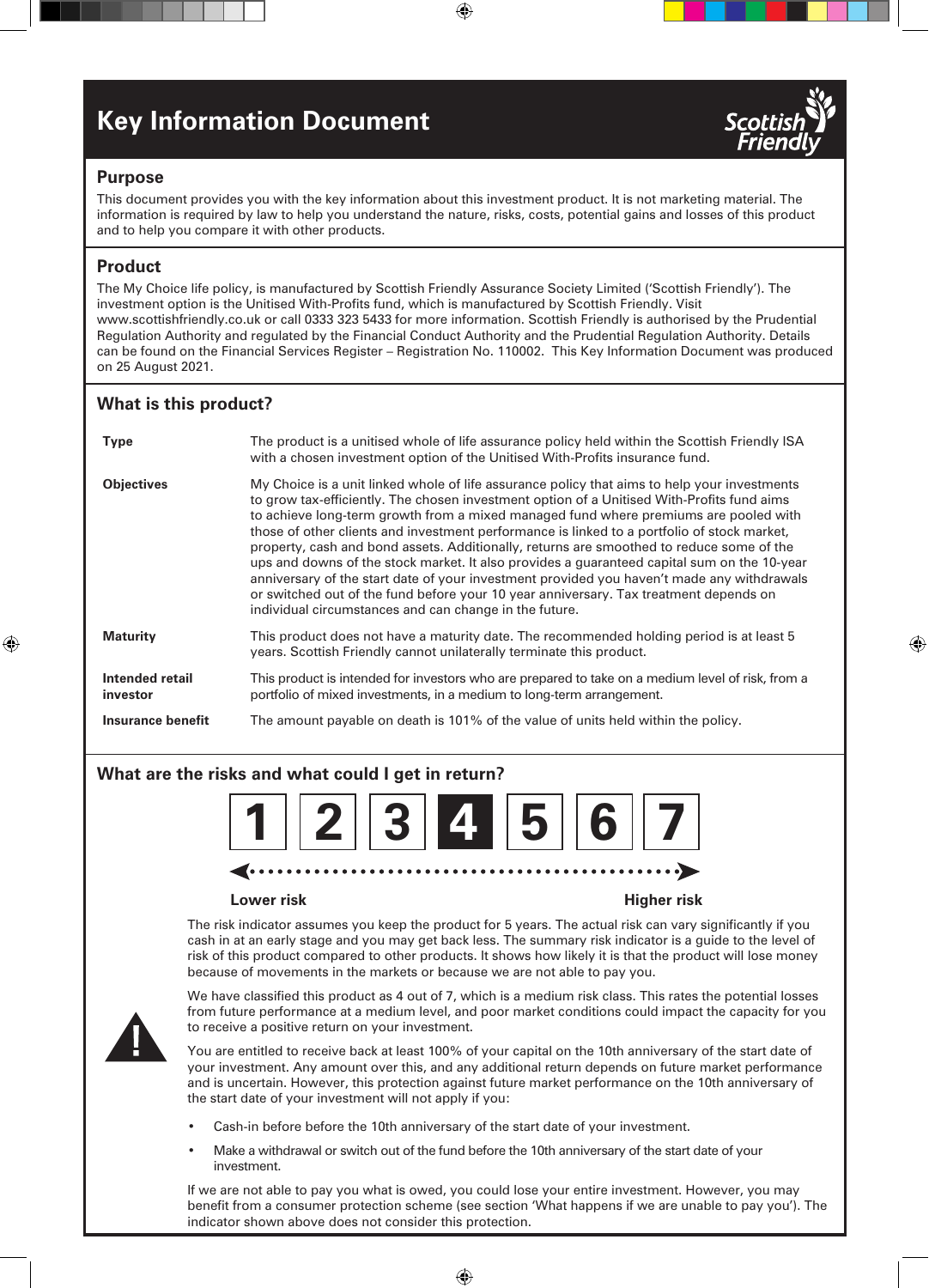| <b>Performance scenarios</b> |                                                                 |                     |                    |                                            |  |  |
|------------------------------|-----------------------------------------------------------------|---------------------|--------------------|--------------------------------------------|--|--|
| Investment                   | £10,000                                                         | 1 Year              | 3 Years            | 5 Years<br>(Recommended<br>holding period) |  |  |
| <b>Survival scenarios</b>    |                                                                 |                     |                    |                                            |  |  |
| <b>Stress</b>                | What you might get back after costs<br>Average return each year | £6,565<br>$-34.35%$ | £7,407<br>$-9.52%$ | £6,731<br>$-7.61%$                         |  |  |
| Unfavourable                 | What you might get back after costs<br>Average return each year | £9,561<br>$-4.39%$  | £9,844<br>$-0.52%$ | £10.354<br>0.70%                           |  |  |
| <b>Moderate</b>              | What you might get back after costs<br>Average return each year | £10,546<br>5.46%    | £11,618<br>5.13%   | £12,852<br>5.15%                           |  |  |
| <b>Favourable</b>            | What you might get back after costs<br>Average return each year | £11.517<br>15.17%   | £13,673<br>10.99%  | £15,812<br>9.60%                           |  |  |
| <b>Death scenario</b>        |                                                                 |                     |                    |                                            |  |  |
| Upon death                   | What your beneficiaries might get back<br>after costs           | £10,651             | £11,734            | £12,981                                    |  |  |

⊕

This table shows the money you could get back over the next 5 years, under different scenarios, assuming that you invest £10,000. The scenarios shown illustrate how your investment could perform. You can compare them with the scenarios of other products. The scenarios presented are an estimate of future performance based on evidence from the past on how the value of this investment varies, and are not an exact indicator. What you get will vary depending on how the market performs and how long you keep the product. The stress scenario shows what you might get back in extreme market circumstances, and it does not take into account the situation where we are not able to pay you.

⊕

The figures shown include all the costs of the product itself. The figures do not take into account your personal tax situation, which may also affect how much you get back. Your maximum loss would be that you lose all of your investment.

# **What happens if Scottish Friendly is unable to pay out?**

If you buy a policy with Scottish Friendly and we cannot pay the full amount due, you may be entitled to compensation under the Financial Services Compensation Scheme. The maximum level of compensation for claims against firms declared in default is 100% of the claim with no upper limit.

# **What are the costs?**

⊕

The Reduction in Yield (RIY) shows what impact the total costs you pay will have on the investment return you might get. The total costs take into account one-off, ongoing and incidental costs.

The amounts shown here are the cumulative costs of the product itself, for three different holding periods. They include potential early exit penalties. The figures assume you invest £10,000 at outset. The figures are estimates and may change in the future.

### **Table 1: Costs over time**

The person selling you or advising you about this product may charge you other costs. If so, we will provide you with information about these costs and show you the impact that all costs will have on your investment over time.

| E10,000                     | '1 year | 3 years | If you cash in after If you cash in after If you cash in after 5 years<br>(the recommended holding<br>period) |
|-----------------------------|---------|---------|---------------------------------------------------------------------------------------------------------------|
| <b>Total costs</b>          | £158    | £531    | £993                                                                                                          |
| Reduction in Yield per year | $1.6\%$ | $1.6\%$ | $1.6\%$                                                                                                       |